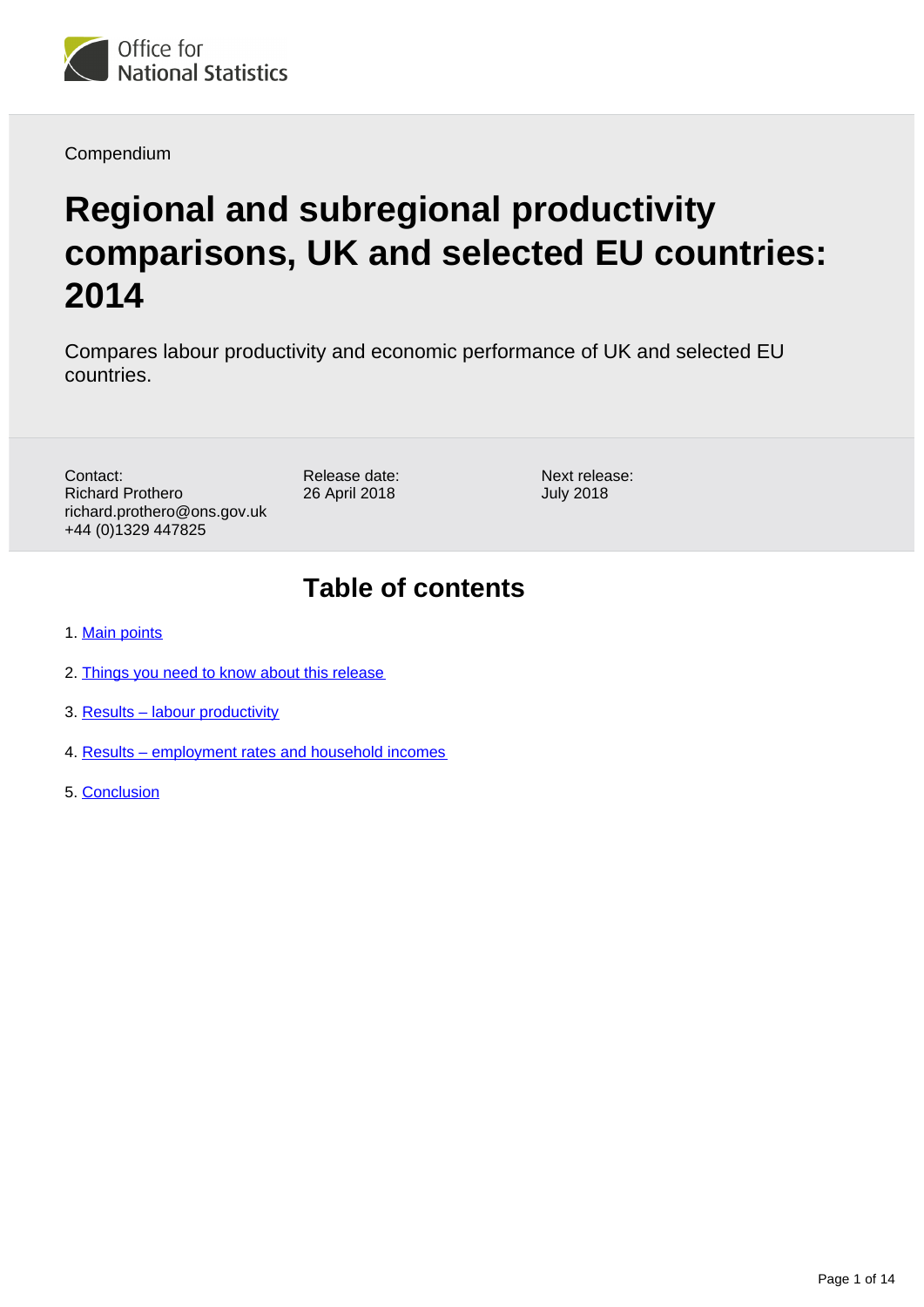## <span id="page-1-0"></span>**1 . Main points**

- This article compares regional labour productivity in the UK, Germany, Italy, France, Spain and the Netherlands and also provides additional context on regional economic performance via data on employment rates and household incomes.
- Île-de-France, which includes the city of Paris, is the region with the highest labour productivity, 54 % above the UK average, followed by London at 39% above the UK average.
- Four of the next 10 ranked regions are to be found in Germany and two each in the Netherlands, Italy and Spain.
- Of the UK's 12 regions, 8 are amongst those with the lowest productivity levels; they make up 8 of the 14 lowest ranked regions alongside regions of eastern Germany and southern Italy.
- UK regions rank more favourably when comparing disposable household incomes across regions, rather than productivity, with average household incomes per head in southern regions of Spain and Italy around 15% below those in the lowest ranked UK region; low employment rates in these southern regions of Spain and Italy are an important influencing factor.
- The regions with the highest disposable household incomes per head are typically those that combine high productivity levels and above-average employment rates; this includes London, the South East and East of England regions in the UK alongside many regions in Germany.

## <span id="page-1-1"></span>**2 . Things you need to know about this release**

To make valid international comparisons of economic performance across European countries, it is important that appropriate metrics of economic performance and comparable geographies are used and comparable geographies are used. This section outlines the metrics and geographies used in this article and provides the rationale behind these choices. It also notes why some alternative metrics and geographies risk providing misleading results.

### **What is labour productivity?**

Labour productivity is defined as the quantity of goods and services produced per unit of labour input, for example, per hour worked, per filled job or per worker. It is one of the most widely used measures of economic performance of a nation or an area. Productivity matters because increasing productivity is critical to increasing economic growth in the long-run. This follows from the fact that economic output can only be increased by either increasing the amount of inputs or by raising productivity. Furthermore, changes in labour productivity are also related to changes in real wages. Increasing productivity is, therefore, an important aim for both national and local economies.

As shown in our [Regional and subregional productivity](https://www.ons.gov.uk/employmentandlabourmarket/peopleinwork/labourproductivity/articles/regionalandsubregionalproductivityintheuk/february2018) publication, there is currently a wide spatial divergence in levels of productivity between different UK subregions. This article provides further context to those results by comparing UK regions with regional productivity levels in France, Germany, Italy, Netherlands and Spain.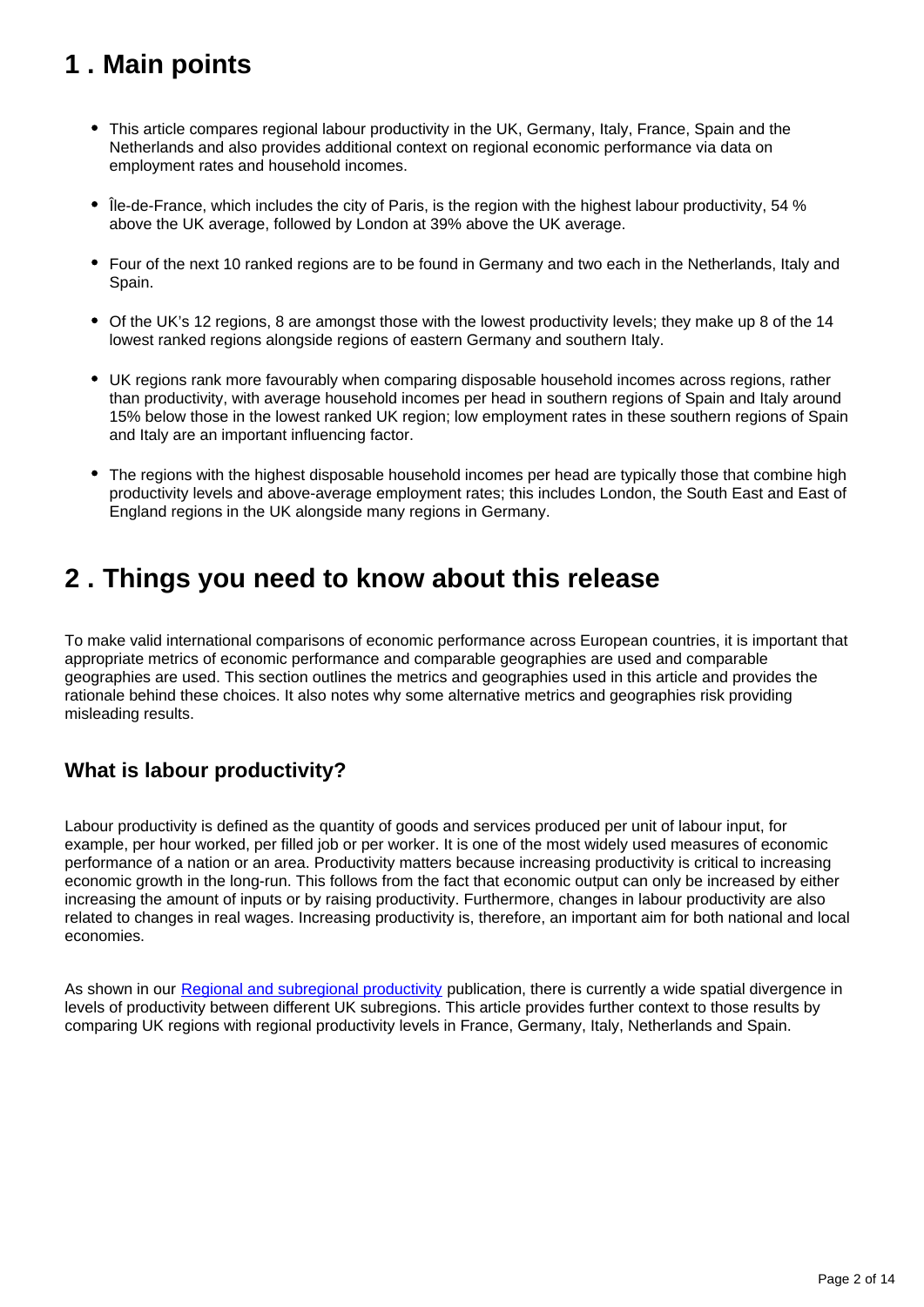### **Productivity metric (GDP per worker)**

Labour productivity in this article is measured as gross domestic product (GDP) per worker where GDP is measured at current prices and expressed at the purchasing power standard (PPS) to avoid distortions arising from different price levels across countries. Note that gross value added (GVA) per hour worked would also be an appropriate measure of labour productivity to use in such an analysis. In this case, however, we have chosen GDP per worker as GVA per hour worked data are currently unavailable for every country in our sample. Differences between productivity based on GVA per hour worked and GDP per worker calculations are negligible.

Note that the labour market data used in the productivity calculations have been based on the area of workplace of each worker. This means the labour input is being measured on the same geographical basis as the economic output (GDP).

### **Choosing comparable geographies**

The Nomenclature of Territorial Units for Statistics (NUTS) classification is a geographical classification for statistical production across Europe. There are three levels of the geography and in the UK, this equates to 12 NUTS1 regions, 40 NUTS2 regions and 173 NUTS3 regions. In this article, the NUTS1 geography is used to show data for regions, while a combination of NUTS2 and NUTS3 areas is used to show data for subregions. This combination of NUTS2 and NUTS3 subregions consists of all the UK NUTS2 areas along with all the NUTS2 areas from the other countries, provided the subregion's population is less than 5 million inhabitants. For those NUTS2 areas where the population exceeds 5 million, the NUTS2 area has been replaced by its constituent NUTS3 subareas. This means the mix of NUTS2 and NUTS3 regions continues to provide full geographic coverage for all countries included but avoids comparing very differently sized areas.

The examples of London and Paris help to explain why we have chosen to conduct the subregional analysis on a mix of NUTS2 and NUTS3 regions. The guidance for NUTS2 geographies suggests, amongst other factors, that they should follow a population range between 800,000 and 3 million people. The majority (including all UK NUTS2 areas) do so. However, there are some important exceptions, such as Île-de-France, covering the Greater Paris area, which has a population of over 12.0 million but is counted as just one NUTS2 area. London by comparison is split into five NUTS2 areas each with a population between 1.1 million and 2.2 million. Comparing the whole of Île-de-France with separate areas of London is not ideal for statistical analysis. By replacing Île-de-France in the analysis with its eight constituent NUTS3 areas, which have populations between 1.2 million and 2.2 million, it allows for far more meaningful comparisons of the Paris and London data. Other NUTS2 areas that have been replaced with their constituent NUTS3 areas in this analysis include Lombardy, Andalusia and Dusseldorf.

The above mix of NUTS2 and NUTS3 areas has some clear benefits for analysis purposes over using NUTS2 areas alone, particularly in ensuring a more valid comparison across some of Europe's largest cities. However, the method used is only one possible choice. A downside, for example, is that by introducing extra NUTS3 regions, there are several areas with small population levels introduced into the analysis. Overall, however, we view the benefits of the approach as outweighing the downsides.

For future analysis, alternative approaches could include setting a different threshold, or including a minimum population threshold (although that would mean full geographical coverage would be lost), or combining some of the NUTS3 areas within a large NUTS2 area to create new areas.

Additionally, for urban areas, it might be possible to base a future analysis on the Functional Urban Area geography developed by Eurostat, albeit this excludes rural areas. We would be happy to receive feedback on the approach we have taken in this report and ideas for how best to address these issues of comparability in future.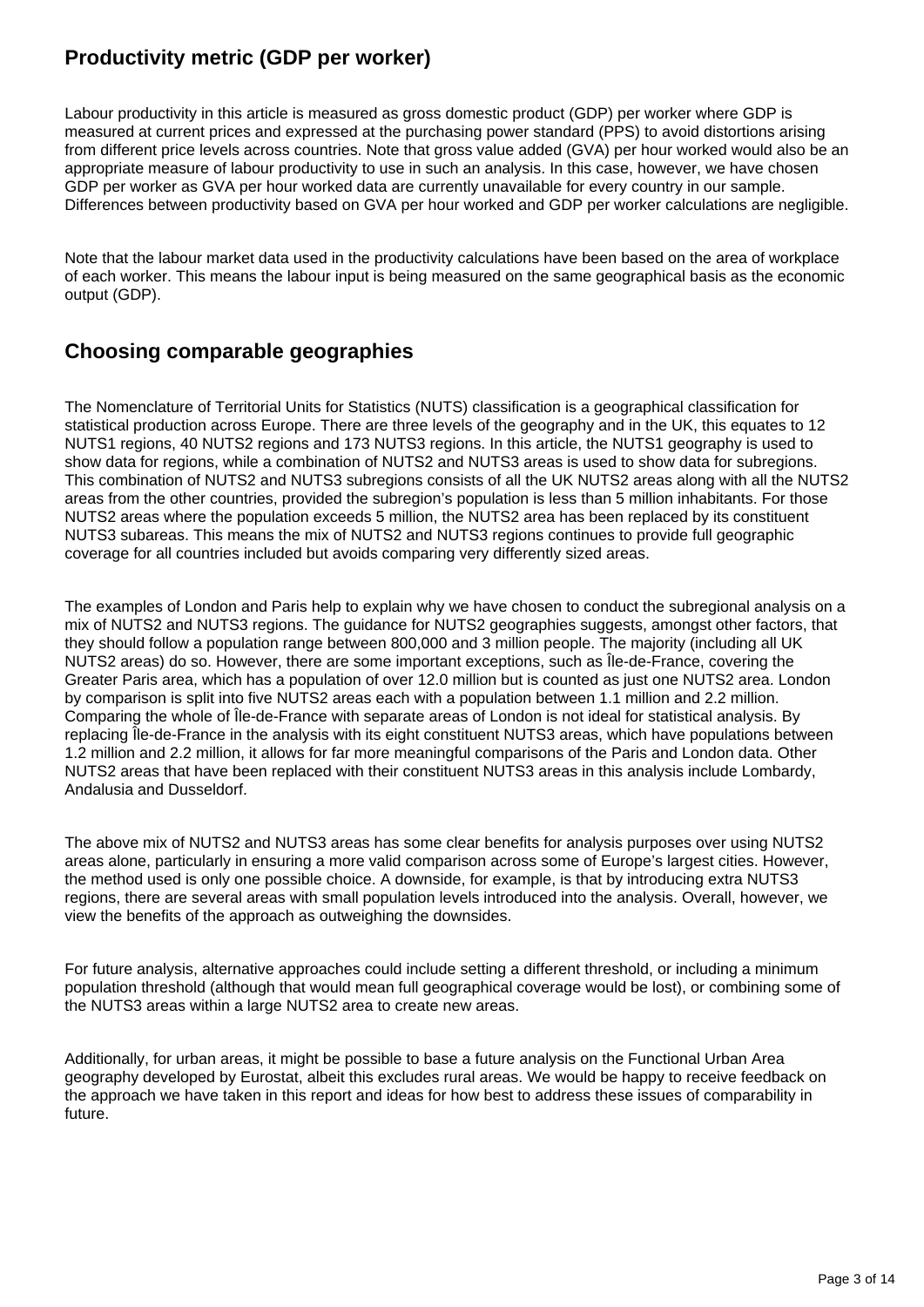### **Data sources and comparability**

Regional data for France, Germany, Italy, the Netherlands and Spain are taken from the Eurostat website, where comparable data are collated from all the EU countries. For the UK, the data are designed to be comparable to the data published in the annual Regional and subregional productivity release, although it should be noted the metrics used differ. In this publication, and on the Eurostat website, data are based on GDP per worker, as compared with GVA per job filled in the regular ONS publication. Both definitions fit the definition of labour productivity as the quantity of goods and services produced per unit of labour input.

The country data used in Figures 5 and 7 are also taken from the Eurostat website. Please note that the data in this publication are not an exact match with the data for European countries as reported in our International comparisons of productivity publication. Those data are compiled from Organisation for Economic Co-operation and Development (OECD) sources and there are some differences between those data and the data collated in this output. In this article, we have used the Eurostat data for countries to provide consistency with the regional data presented in the article. As such, the country data in this publication are only provided for indicative purposes to provide context to the regional data provided. For national comparisons of productivity data, the recommendation is to refer to and use the **ONS** International comparisons of productivity publication.

### **Net disposable income of private households per head**

As well as providing data on productivity, this article also examines data on household incomes. This is to provide some additional context on economic performance. Unlike productivity, which is a workplace measure (it compares the output from workplaces with the labour input at the location of the workplace), household incomes are measured on a residence basis.

The definition used by Eurostat is:

"The disposable income of private households is the balance of primary income (operating surplus/mixed income plus compensation of employees plus property income received minus property income paid) and the redistribution of income in cash. These transactions comprise social contributions paid, social benefits in cash received, current taxes on income and wealth paid, as well as other current transfers. Disposable income does not include social transfers in kind coming from public administrations or non-profit institutions serving households."

For the UK, these data are supplied to Eurostat to be comparable with the Regional gross disposable household [income](https://www.ons.gov.uk/economy/regionalaccounts/grossdisposablehouseholdincome/bulletins/regionalgrossdisposablehouseholdincomegdhi/2015) dataset published annually by Office for National Statistics (ONS).

### **Note on GVA (or GDP) per head**

This article explores economic performance across regions through the deliberate use of a workplace productivity measure (GDP per worker) and a residence-based household income measure (net disposable household income per head). By contrast, GDP per head (or GVA per head) is not used and this omission is deliberate because GDP per head can provide misleading estimates of economic performance and disparities at the regional and subregional level, particularly for areas such as Inner London that have high net-commuting flows.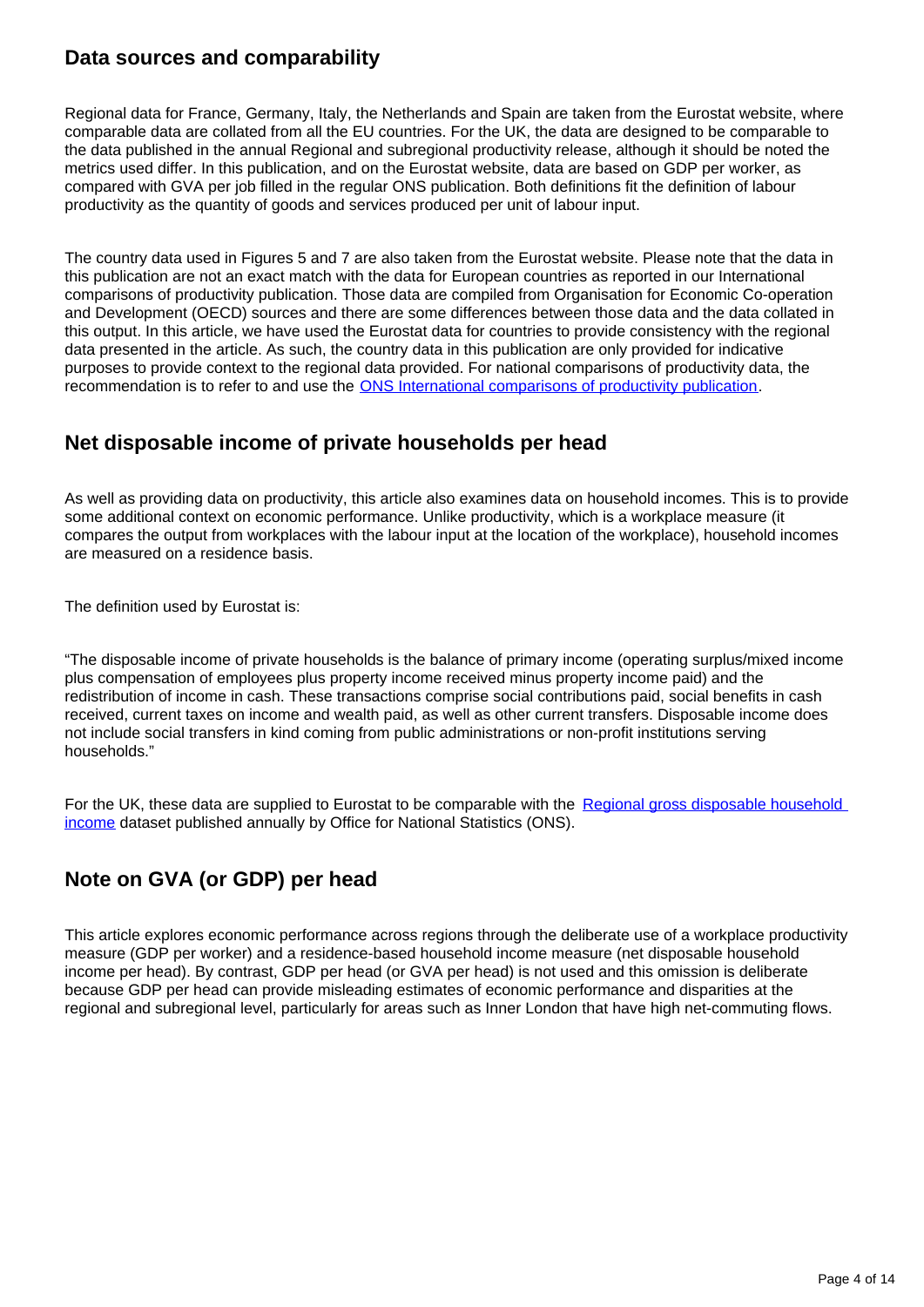The problem is that the GDP per head gets heavily influenced by these commuting flows because it compares a workplace measure of economic output (GDP) with a residence-based measure of population. As an extreme example, consider the City of London (the local authority area of the City of London Corporation, often known as the square mile). A large share of its GDP is produced by commuters. A good productivity measure will take account of this and divide the output produced in the City of London by all the labour input involved including that from all the 300,000 plus in-commuters. However, GVA per head takes all this GDP, ignores all the net incommuters, and just divides output by the small population (9,000) who live there. As such, GVA per head for the City of London is extremely high and provides neither an accurate proxy for productivity or household incomes for its inhabitants. Furthermore, analysis using GVA per head in this manner risks significantly over-estimating actual regional economic disparities that exist between areas.

[GDP per head analysis for European NUTS2 geographies](http://ec.europa.eu/eurostat/documents/2995521/8700651/1-28022018-BP-EN/15f5fd90-ce8b-4927-9a3b-07dc255dc42a) that shows Inner London West having vastly higher GDP per head than any other region is an example of this misleading over-estimation of regional disparities in action. The Inner London West data are highly influenced by in-commuting and as such should not be regarded as a valid estimate of its economic performance. To get a valid comparison between areas it is instead necessary to compare either productivity (as measured, for example, by GVA per worker) where both the numerator and denominator are measured on a workplace basis, or household incomes (as measured, for example, by gross disposable household income (GDHI) per head) where both the numerator and denominator are measured on a residence basis. This article provides data on both these measures.

## <span id="page-4-0"></span>**3 . Results – labour productivity**

Figure 1 shows labour productivity for the 52 NUTS1 regions of France (Blue), Germany (Grey), Italy (Green), the Netherlands (Orange), Spain (Yellow) and the UK (Red). Each region is shown in comparison with the average productivity level for the UK. Île-de-France, which includes the city of Paris, is the NUTS1 region with the highest productivity, at 54% above the UK average. This is followed by London at 39% above the UK average.

Following Île-de-France and London, 4 of the next 10 ranked regions are to be found in Germany and two each in the Netherlands, Italy and Spain. In the case of Germany, these four regions are Hamburg, Hesse, Bavaria and Baden-Württemberg, which include the cities of Hamburg, Frankfurt, Munich and Stuttgart respectively. In the Netherlands, the West region (including Amsterdam, The Hague and Utrecht) has the highest productivity followed by the North region (which includes Groningen). In Italy, productivity is highest in the Northwest region including Milan, Turin and Genoa followed by the Northeast region including Bologna. In Spain, productivity is highest in the NUTS1 regions of Community of Madrid and Northeast, which include the cities of Madrid and Bilbao respectively.

Aside from London, the only UK region amongst the top half of regions shown in Figure 1 is the South East (ranked 17 of the 52 regions). By contrast, UK regions dominate amongst those with the lowest productivity levels, alongside subregions of eastern Germany and southern Italy. Wales is the region with the lowest productivity, with an index of 78.5.

In the case of France, similar to UK, there is a large gap between the productivity of its capital city compared with the next highest-ranking region (the Central East region, which includes Lyon). However, unlike the UK, the rest of the French NUTS1 regions are then clustered at close to the UK average.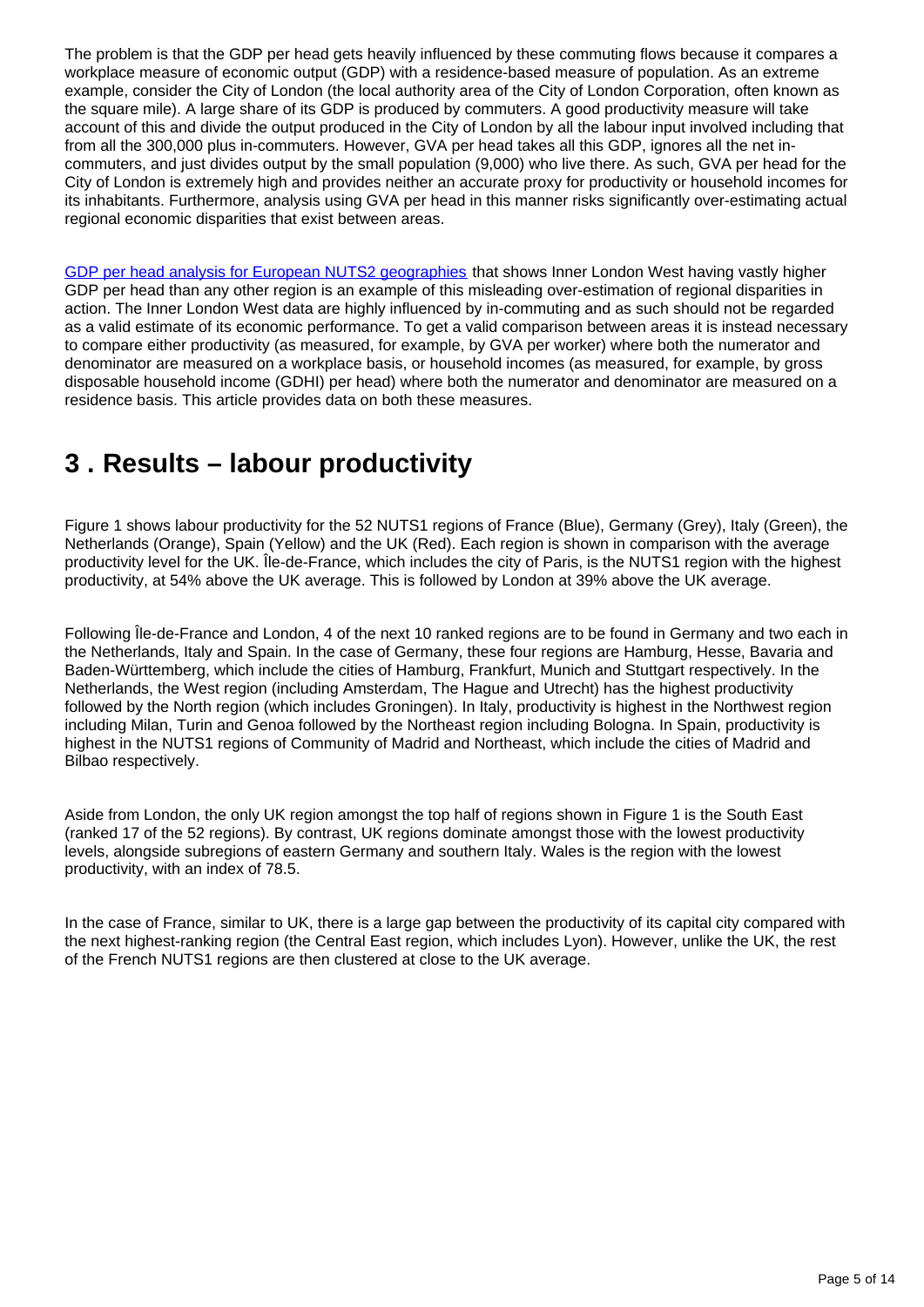#### **Figure 1: Labour productivity by NUTS1 regions in 2014**



#### **UK and selected EU countries, Index UK=100**

Figure 2 shows the distribution of labour productivity at a more disaggregated geographical level encompassing 221 NUTS2 and NUTS3 subregions covering the same countries of the UK, Germany, France, Spain, Italy and the Netherlands. The subregions with the highest and lowest labour productivity are then shown in greater detail in Figures 3 and 4.

Figure 2 shows that the majority of regions have labour productivity within 20% of the UK average, with only a relatively low share having productivity outside this range. The 40 UK subregions are shown as red dots in Figure 2. The majority of UK subregions are amongst the subregions with lower levels of productivity, with a large cluster at around 15% to 20% below the UK average (see Figure 4 for further details).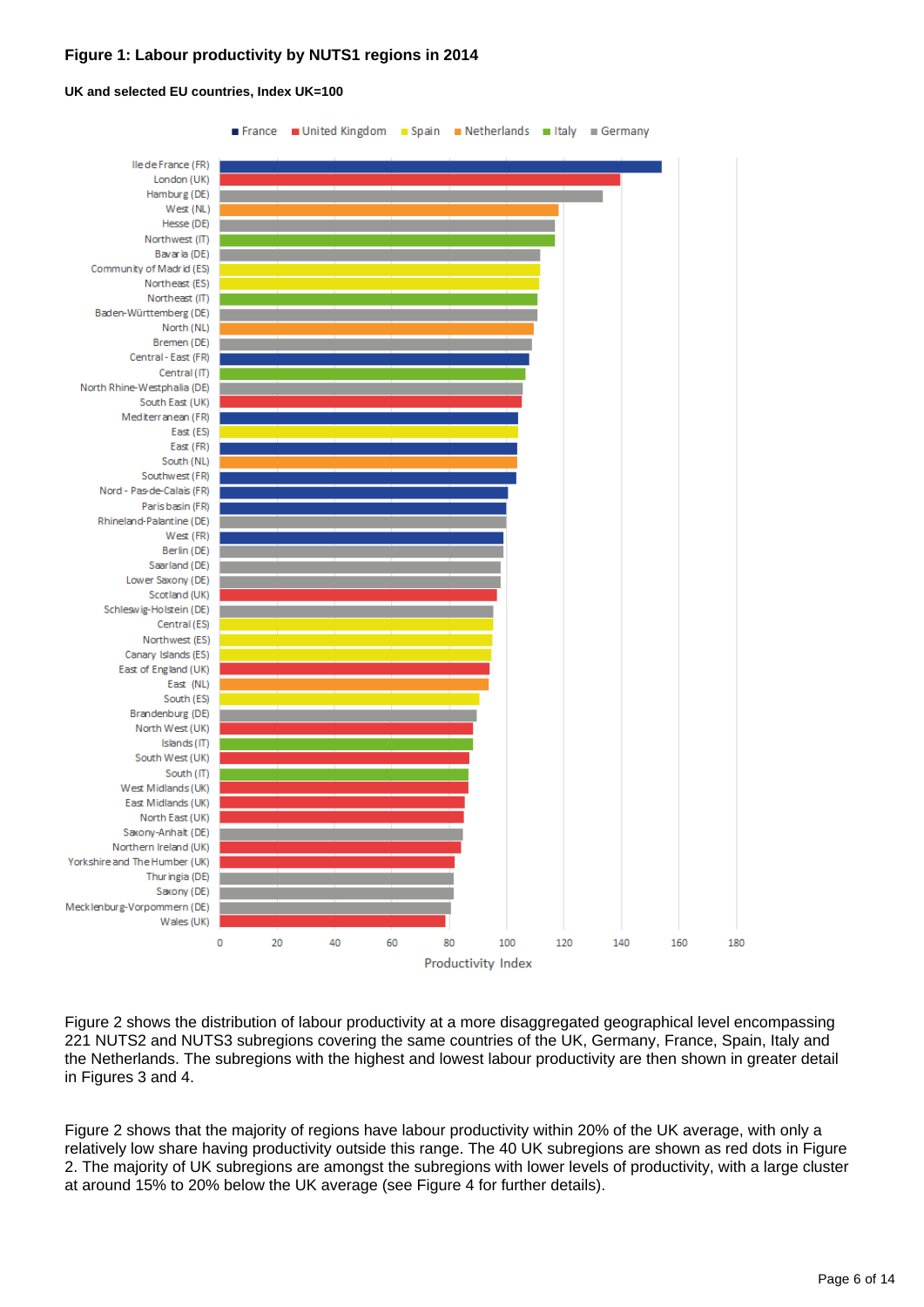#### **Figure 2: Labour productivity by selected NUTS2 and NUTS3 subregions in 2014**

#### **UK and selected EU countries, Index UK=100**

Figure 3 distributes the subregions into four quartiles (with equal numbers of regions in each) based on the labour productivity values. It shows 37.5% of the lowest productivity regions within Quartile 1 (Q1) belong to the UK (with productivity between 12% to 26% below the UK average). Italian subregions amount to 28.6% of the NUTS2 and NUTS3 regions in Q1, the next highest share in this quartile. No French subregions fall into this category.

By contrast, French NUTS2 and NUTS3 regions amount to 18.2% of the total composition of Quartile 4 (Q4) and 41.8% of the total composition of Quartile 3 (Q3). Germany has a relatively homogenous distribution comprising 19% to 25% of each quartile.

#### **Figure 3: Productivity quartile distribution of selected NUTS2 and NUTS3 subregions in 2014**



**UK and selected EU countries, %**

Figure 4 shows the 25 subregions with the highest levels of labour productivity. Hauts-de-Seine, which includes the La Défense area of Paris, and Inner London West, which includes the City of London, are the subregions with the highest productivity (seven other subregions of Île-de-France and two other subregions of London are also included in Figure 2). The only other UK subregion included is North Eastern Scotland, which includes Aberdeen with its focus on the oil industry.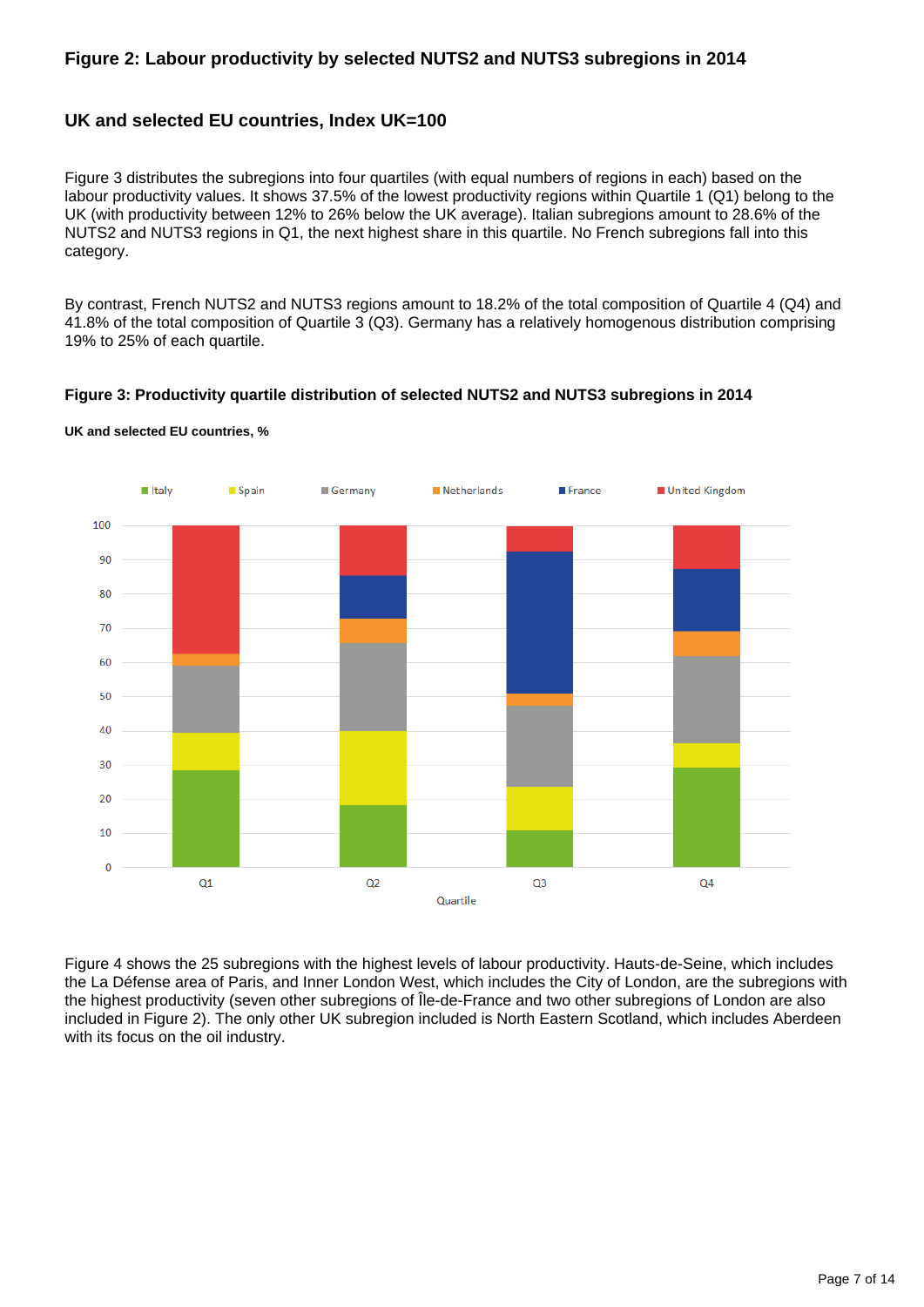#### **Figure 4: Labour productivity in the 25 highest-ranking selected NUTS2 and NUTS3 subregions in 2014**

#### **UK and selected EU countries, Index UK=100**



Figure 5 shows the 25 subregions with the lowest labour productivity. The subregions shown are all located either in the UK, southern Italy or eastern Germany, with no subregions of France, the Netherlands or Spain included.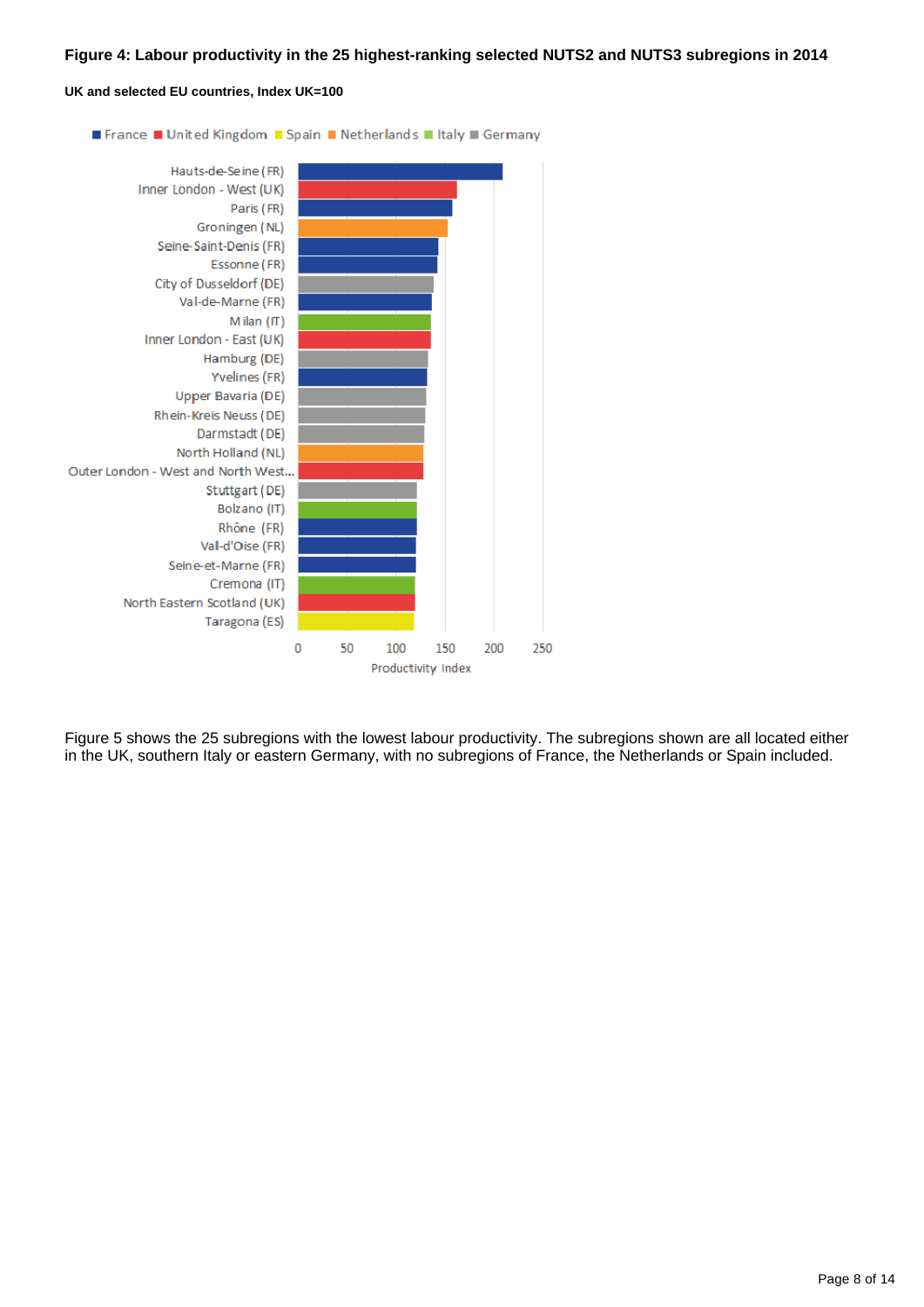#### **Figure 5: Labour productivity in the 25 lowest-ranking selected NUTS2 and NUTS3 subregions in 2014**



#### **UK and selected EU countries, Index UK=100**

Overall, the aim of this article has been to provide data on a comparable basis to compare similarly-sized regions. However, Figure 6 provides one alternative treatment of the data that may help provide some extra context in considering UK regional productivity performance. It shows the 12 UK NUTS1 regions alongside country averages for each of the EU28 countries. The population of these countries can vary substantially, so care should be taken when comparing countries with the UK regions (whose populations range from around 1.8 million to 8.8 million). The data show the Republic of Ireland and Belgium as having comparable productivity levels to London, while at the lower end of the scale, the UK subregions with the lowest productivity (Northern Ireland and Wales) have similar productivity levels to Slovenia, Slovakia and the Czech Republic.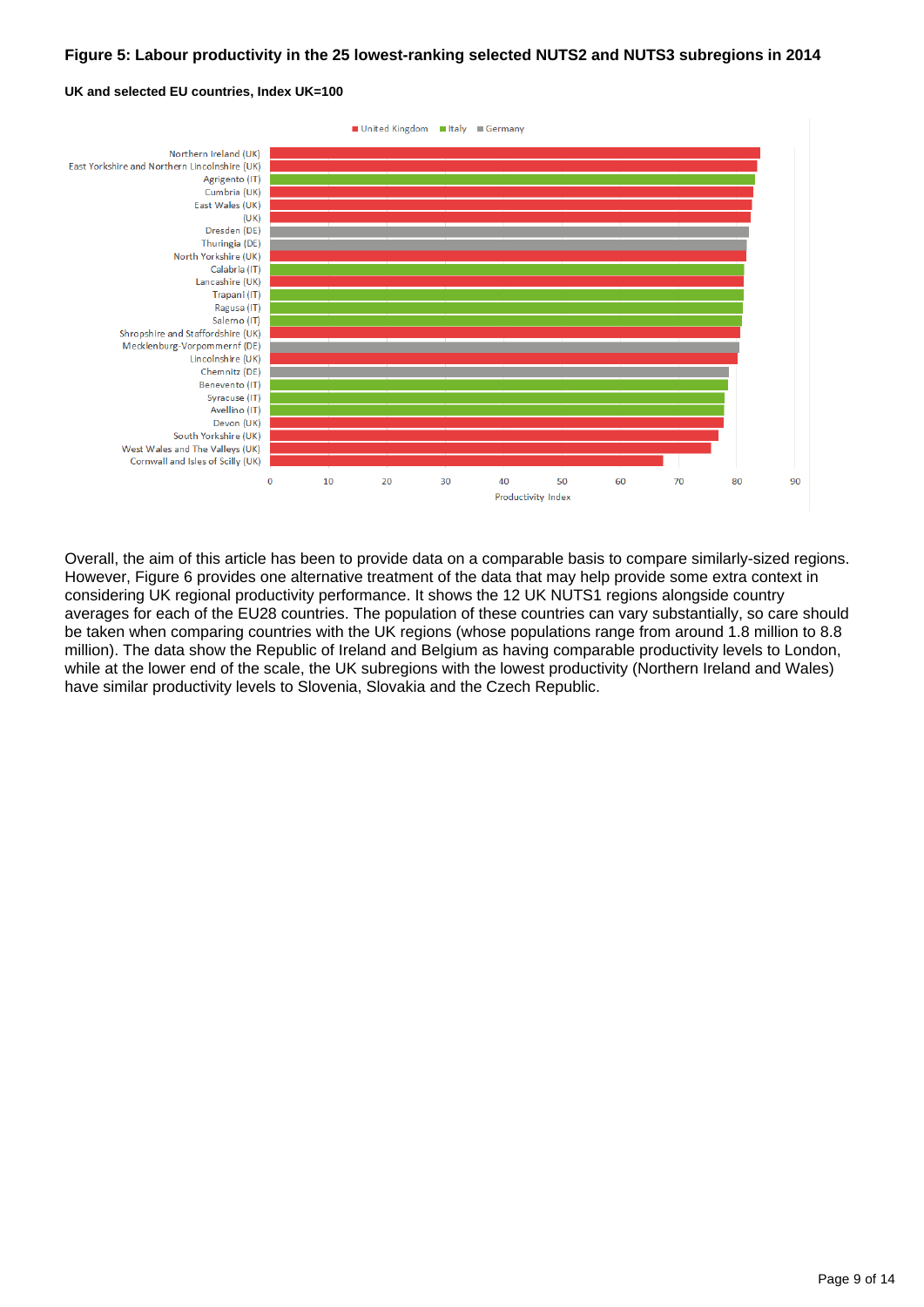#### **Figure 6: Labour productivity by UK NUTS1 regions and selected EU countries in 2014**

#### **Index UK=100**



## <span id="page-9-0"></span>**4 . Results – employment rates and household incomes**

Figures 1 to 6 show that the productivity performance of many UK regions is relatively poor compared with regions across France, Germany, Italy, the Netherlands and Spain. Productivity performance is an important metric in assessing the economic performance of a region and over time growth in productivity is an important element towards increasing incomes and wealth in an economy. However, it is not the only metric to consider when assessing regional economic performance. This section provides some additional context to the productivity analysis by providing data on employment rates and household incomes, on both of which UK regions are ranked more highly.

Figure 7 shows regional employment rates<sup>1</sup> across the six countries included in the analysis. A general pattern emerges whereby regions in the UK, Germany and the Netherlands cluster towards the upper end of the distribution, whilst regions in France and, in particular, Spain and Italy congregate at the lower end. Furthermore, the differences in employment rates between countries are quite large.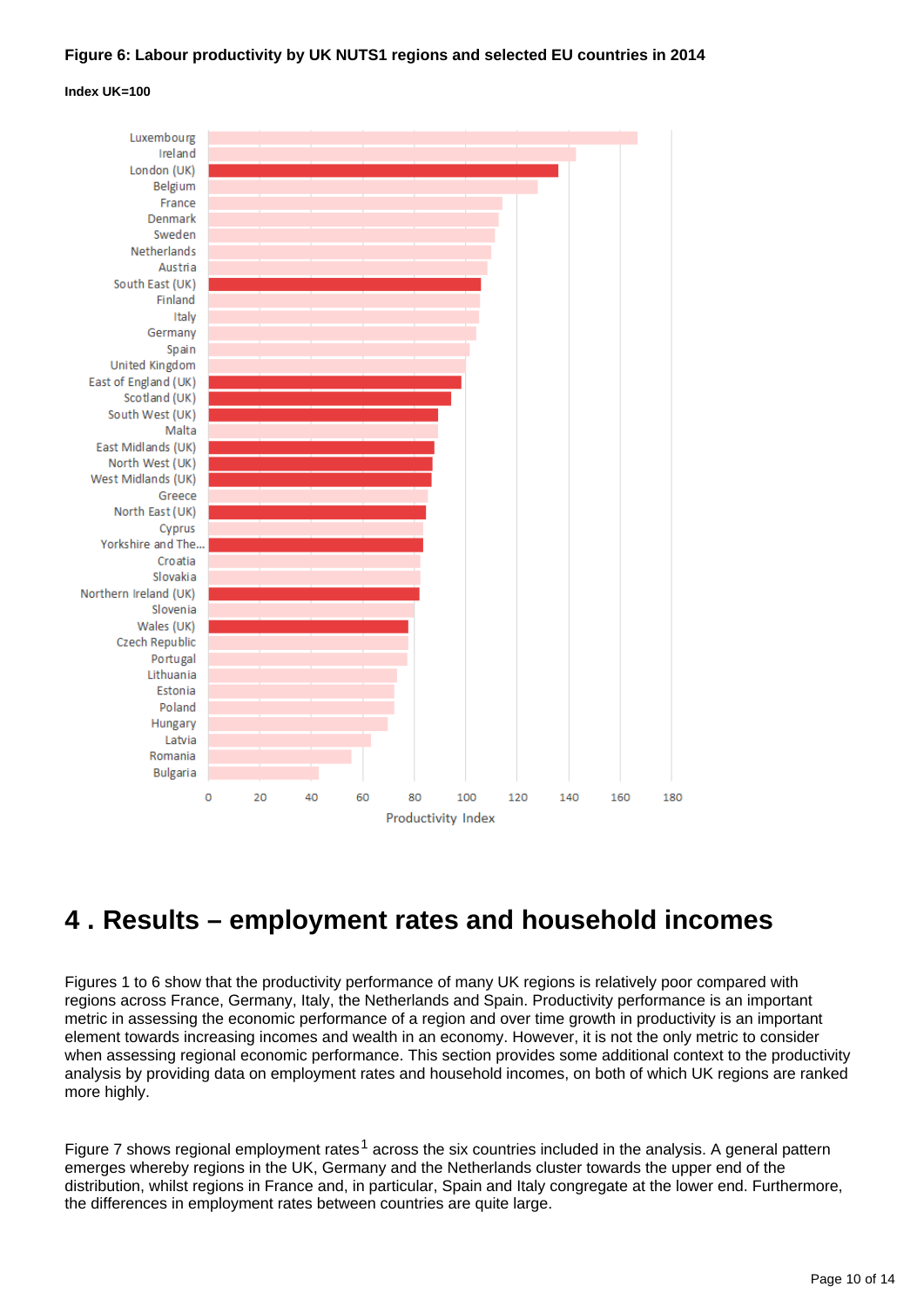The employment rate in 2014 (note data are shown for 2014 to be consistent with other figures in this article) in the Islands region of Italy was 41.4%, in the South region of Spain it was 47.4%, and in the Nord-Pas-de-Calais region of France it was 57.6%. These employment rates were all much lower than the lowest ranked UK region, which was Northern Ireland, with an employment rate of 66.8%.

#### **Figure 7: Employment rates by NUTS1 regions in 2014**

#### **UK and selected EU countries, %**



Figure 8 ranks NUTS1 regions<sup>2</sup> according to their household disposable income per head<sup>3</sup>. When compared with the similar chart (Figure 1) showing productivity comparisons, several differences are apparent, with regions in Germany and UK ranked relatively higher in terms of incomes than for productivity, while the opposite is true for Spain and Italy.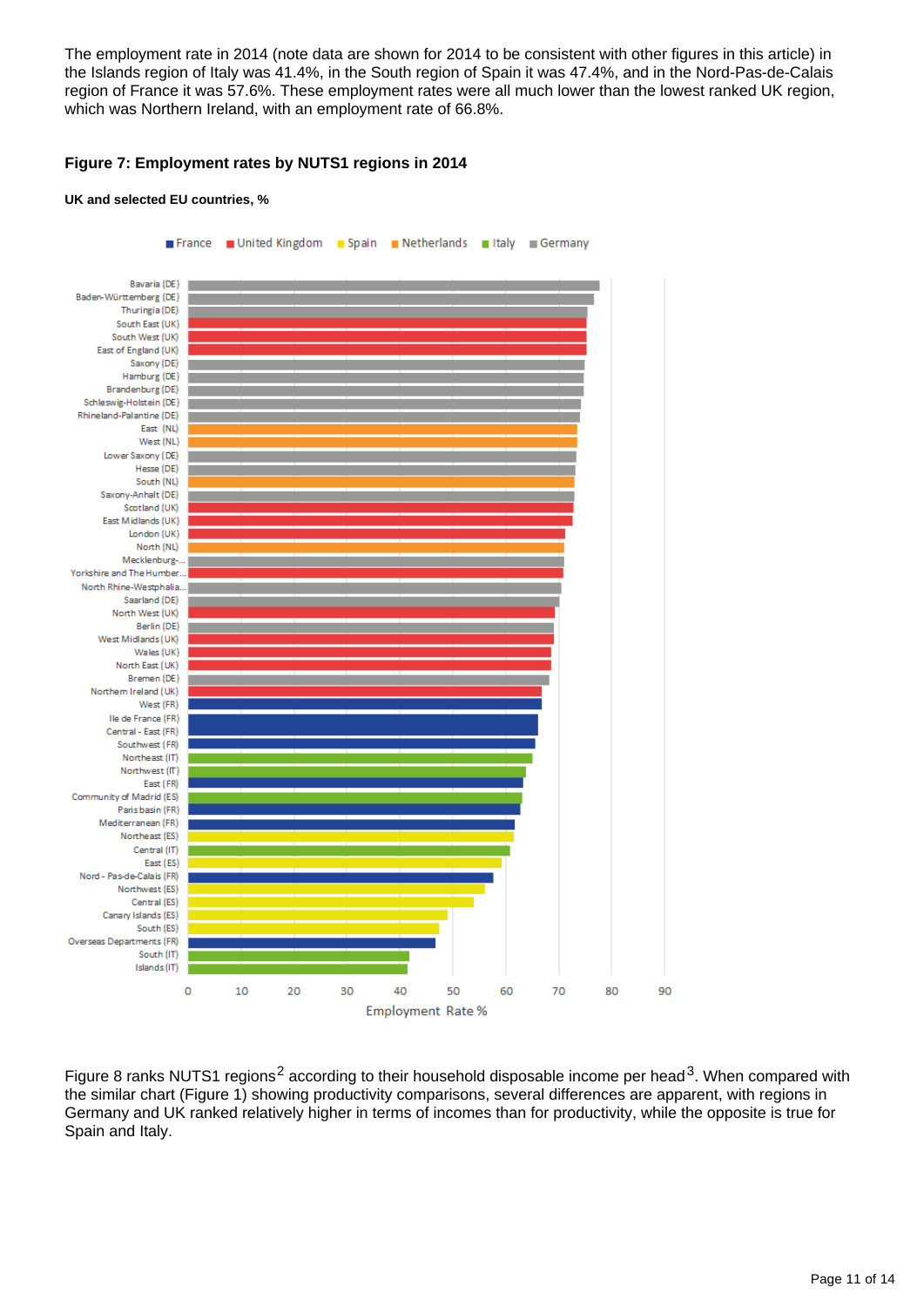Figure 8 shows that it is regions in Spain and the south of Italy that have the lowest household incomes (by comparison, Figure 1 showed that the UK had the region with the lowest productivity). In the South region of Spain and the South region of Italy, household incomes per head are over 30% below the UK average and around 15% below the average for the lowest ranked UK region, Northern Ireland.

These data suggest therefore that while productivity (which measures output produced per worker) is relatively high in many Spanish and Italian regions compared with many in the UK, the much lower employment rates in those two countries, particularly in the regions in the south of each country, mean that the amount of household income per person in some of these regions is quite a bit lower than is the case in the UK.

At the other end of the distribution, the highest average household income per head is in London, closely followed by three German regions, Hamburg, Bavaria and Baden-Württemberg. Overall, 7 of the top 10 ranked regions are in Germany, reflecting the mix of strong productivity and high employment rates across much of the country. The other regions within the top 10 ranking are Île-de-France, covering the Greater Paris area, and the South East region of England.

#### **Figure 8: Net disposable household income per head (PPS) by NUTS1 regions in 2014**



#### **UK and selected EU countries, Index UK=100**

Data on household incomes are not available via Eurostat for all NUTS3 areas, so it is not possible to provide an equivalent NUTS2 and NUTS3 analysis to compare with Figures 2 to 4 on productivity. However, Figure 9 provides an equivalent chart to Figure 6 in ranking UK NUTS1 regions against EU countries (net disposable household income data are not available for Croatia and Luxembourg). Care should be taken when comparing regions with countries given the very different sized populations in some cases. However, it provides some indicative context.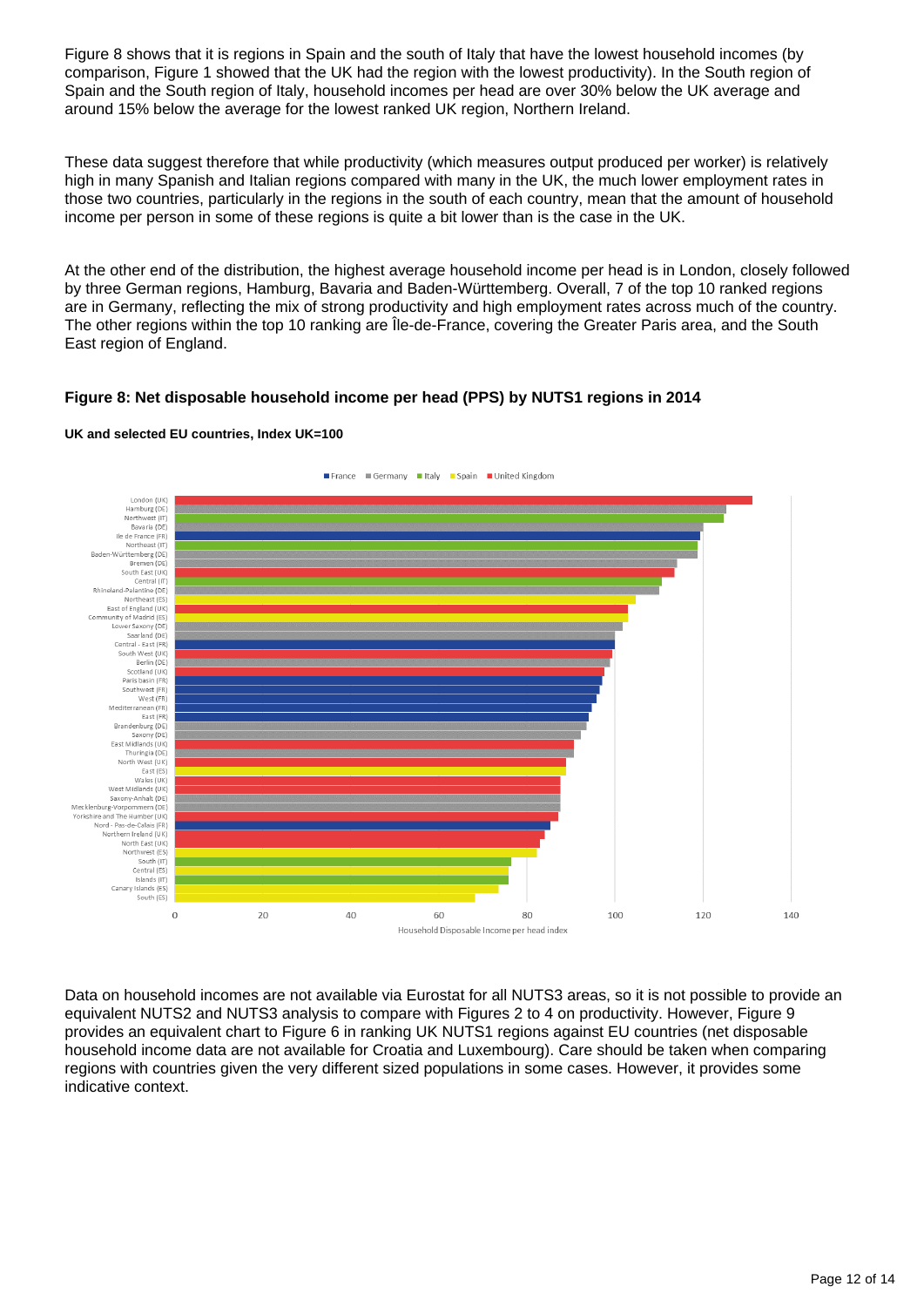London and the South East of England are shown to have household incomes per head broadly similar to Germany and Austria, while the UK regions with the lowest average household income per head have similar values to the country averages for Spain and Denmark and the Republic of Ireland. UK regions are ranked higher on this incomes comparison than was the case for productivity. Figure 6 shows that productivity in the lowestranked UK regions is equivalent to productivity in Slovenia, Slovakia and the Czech Republic. However, Figure 9 shows that the lowest-ranked UK regions have household incomes per head around 11% higher than these three countries.

#### **Figure 9: Net disposable household income per head index by UK NUTS1 regions and selected EU countries in 2014**

#### **Index UK=100**



**Notes for: Results – employment rates and household incomes**